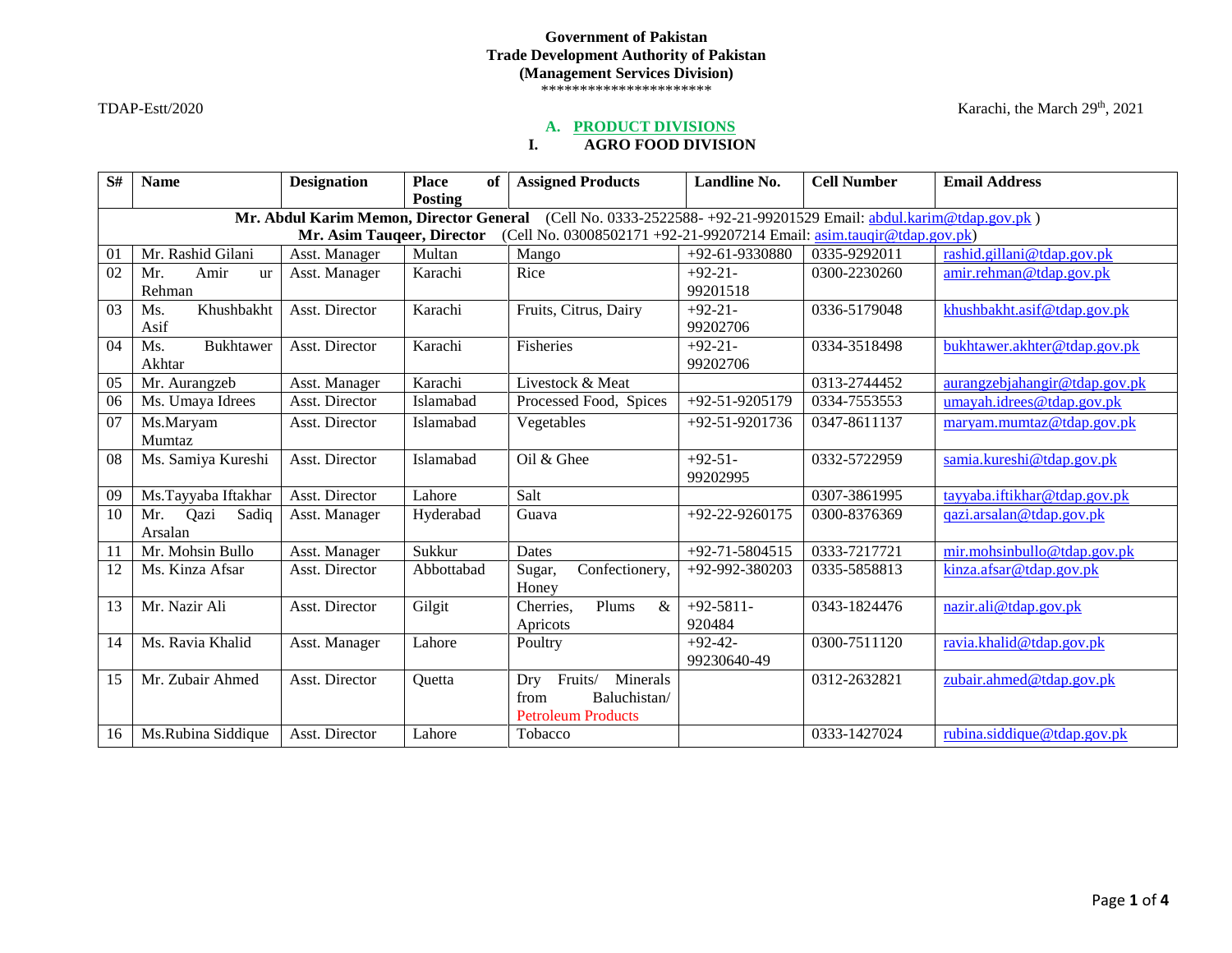### **II. TEXTILE & LEATHER DIVISION**

| S# | <b>Name</b>                                                                                                  | <b>Designation</b> | <b>Place</b><br>of | <b>Assigned Products</b>       |                      | <b>Cell Number</b> | <b>Email Address</b>          |  |  |  |
|----|--------------------------------------------------------------------------------------------------------------|--------------------|--------------------|--------------------------------|----------------------|--------------------|-------------------------------|--|--|--|
|    |                                                                                                              |                    | <b>Posting</b>     |                                |                      |                    |                               |  |  |  |
|    | Mr. Basit Rauf, Director General<br>(Cell # 0321- $9484555/ + 92-21-99201505$ Email: basit.rauf@tdap.gov.pk) |                    |                    |                                |                      |                    |                               |  |  |  |
|    | Ms. Shaheen Syed, Director<br>Cell # 0300-2623403/ +92-21-99202183 Email: shaheen.syed@tdap.gov.pk)          |                    |                    |                                |                      |                    |                               |  |  |  |
| 01 | Ms. Bilquees Jamali                                                                                          | Deputy Director    | Karachi            | Coordination (Textile)         | $+92-21-99206809$    | 0300-3880797       | bilques.jamali@tdap.gov.pk    |  |  |  |
| 02 | Mr. Khurram Ikam                                                                                             | Deputy Director    | Karachi            | Coordination (Leather)         | $+92-21-99202186$    | 03151124894        | khurram.ikram@tdap.gov.pk     |  |  |  |
|    |                                                                                                              |                    |                    |                                |                      | 0345-2869474       |                               |  |  |  |
| 03 | Mr. Zameer Soomro                                                                                            | Asst. Manager      | Karachi            | Coordination                   | $+92-21-99207212$    | 0333-2231658       | zameer.soomro@tdap.gov.pk     |  |  |  |
| 04 | Fazal Rehman<br>Mr.                                                                                          | Dy. Director       | Faisalabad         | Cotton Yarn, Fabric            | $+92-41-9210241$     | 0321-5063119       | fazalur.rehmanrao@tdap.gov.pk |  |  |  |
|    | Rao                                                                                                          |                    |                    |                                |                      |                    |                               |  |  |  |
| 05 | Ms. Hina Tahir                                                                                               | Dy. Director       | Multan             | Home Textile, Towels           | $+92 - 61 - 9210173$ | 0333-4421852       | hina.tahir@tdap.gov.pk        |  |  |  |
| 06 | Mr. Ali Raza                                                                                                 | Asst. Director     | Karachi            | Garments<br>Readymade          |                      | 0322-6811017       | ali.jameel@tdap.gov.pk        |  |  |  |
|    |                                                                                                              |                    |                    | (Knitwear & Hosiery)           |                      |                    |                               |  |  |  |
| 07 | Ms. Muneeba Nawaz                                                                                            | Asst. Director     | Karachi            | Carpets, Wool                  | $+92-21-99201513$    | 0343-2790114       | muneeba.nawaz@tdap.gov.pk     |  |  |  |
| 08 | Mr. Saeed A. Tamimi                                                                                          | Asst. Manager      | Karachi            | Fashion<br>High<br>End         | $+92-21-99207218$    | 0300-9247514       | saeed.tamimi@tdap.gov.pk      |  |  |  |
|    |                                                                                                              |                    |                    | Garments                       |                      |                    |                               |  |  |  |
| 09 | Dr. Zain ul Abdin                                                                                            | Asst. Director     | Sialkot            | PPE,<br>Wear,<br><b>Sports</b> |                      | 0334-8175581       | dr.zain@tdap.gov.pk           |  |  |  |
|    |                                                                                                              |                    |                    | Gloves                         |                      |                    |                               |  |  |  |
| 10 | Mr. Sheheryar Khan                                                                                           | Asst. Director     | Lahore             | Finished<br>Leather,           |                      | 0321-7772741       | sheheryar.khan@tdap.gov.pk    |  |  |  |
|    |                                                                                                              |                    |                    | Articles of Leather            |                      |                    |                               |  |  |  |
| 11 | Ms. Faiqa Zarnab                                                                                             | Asst. Director     | Lahore             | Footwear                       |                      | 0322-4311459       | faiga.zarnab@tdap.gov.pk      |  |  |  |

# **III. ENGINEERING & MINERALS DIVISION**

| S#  | <b>Name</b>                                                                                                                        | <b>Designation</b> | <b>Place</b><br>of | <b>Assigned Products</b>    |                      | <b>Cell Number</b> | <b>Email Address</b>      |  |  |  |
|-----|------------------------------------------------------------------------------------------------------------------------------------|--------------------|--------------------|-----------------------------|----------------------|--------------------|---------------------------|--|--|--|
|     |                                                                                                                                    |                    | <b>Posting</b>     |                             |                      |                    |                           |  |  |  |
|     | Mr. Shafqatullah Siddiqui, Director General (Acting) (Cell # 0300-2514540/+92-2199206496 Email: shafqatullah.siddiqui@tdap.gov.pk) |                    |                    |                             |                      |                    |                           |  |  |  |
|     | Ms. Shumaila Sikandar, Deputy Director (Coordination)<br>(Cell # 03219399106 / Email: shumaila.sikandar@tdap.gov.pk                |                    |                    |                             |                      |                    |                           |  |  |  |
| 01  | Ms. Benazir                                                                                                                        | Director           | Karachi            | Engineering & Minerals      | $+92-21-99207211$    | 0332-5155119       | benazeer@tdap.gov.pk      |  |  |  |
| 02  | Ms. Fakeha Faiz                                                                                                                    | Asst. Director     | Peshawar           | Marble                      | $+92-91-9217536$     | 0312-5366531       | fakeha.faiz@tdap.gov.pk   |  |  |  |
| 03  | Mr. Naseer Ahmed                                                                                                                   | Asst. Manager      | Karachi            | Gems & Jewellery            | $+92-21-99202185$    | 0321-7220355       | naseer.ahmed@tdap.gov.pk  |  |  |  |
| 04  | Ms. Sana Ali Khokhar                                                                                                               | Asst. Manager      | Karachi            | Pharmaceuticals,            | $+92-21-99202182$    | 0331-3118579       | sana.khokhar@tdap.gov.pk  |  |  |  |
|     |                                                                                                                                    |                    |                    | Cosmetics                   |                      |                    |                           |  |  |  |
| 05. | Mr. Junaid Feroz                                                                                                                   | Asst. Manager      | Karachi            | <b>Surgical Instruments</b> | $+92-21-99201501$    | 0321-2344567       | junaid. feroz@tdap.gov.pk |  |  |  |
| 06  | Mr. M.Ahmad Hassan                                                                                                                 | Asst. Director     | Islamabad          | Handicrafts, Pottery        | $+92 - 51 - 9202134$ | 0323-5348128       | mahmad.hassan@tdap.gov.pk |  |  |  |
| 07  | Mr. Ali Umer Tipu                                                                                                                  | Asst. Director     | Multan             | <b>Safety Equipment</b>     | $+92 - 61 - 9330862$ | 0312-6862386       | ali.umartipu@tdap.gov.pk  |  |  |  |
| 08  | Mr. Zain ul Abdin                                                                                                                  | Asst. Manager      | Karachi            | Rubber<br>rubber<br>and     | $+92-21-99207200$    | 0333-2581933       | zainulabdin@tdap.gov.pk   |  |  |  |
|     |                                                                                                                                    |                    |                    | materials                   |                      |                    |                           |  |  |  |
| 09  | Mr. Ismail Haider                                                                                                                  | Asst. Manager      | Multan             | All electrical machinery    |                      | 0321-6308166       | ismail.haider@tdap.gov.pk |  |  |  |
|     |                                                                                                                                    |                    |                    | including (motors,          |                      | 0302-7308548       |                           |  |  |  |
|     |                                                                                                                                    |                    |                    | pumps, transformers,        |                      |                    |                           |  |  |  |
|     |                                                                                                                                    |                    |                    | generators etc.)            |                      |                    |                           |  |  |  |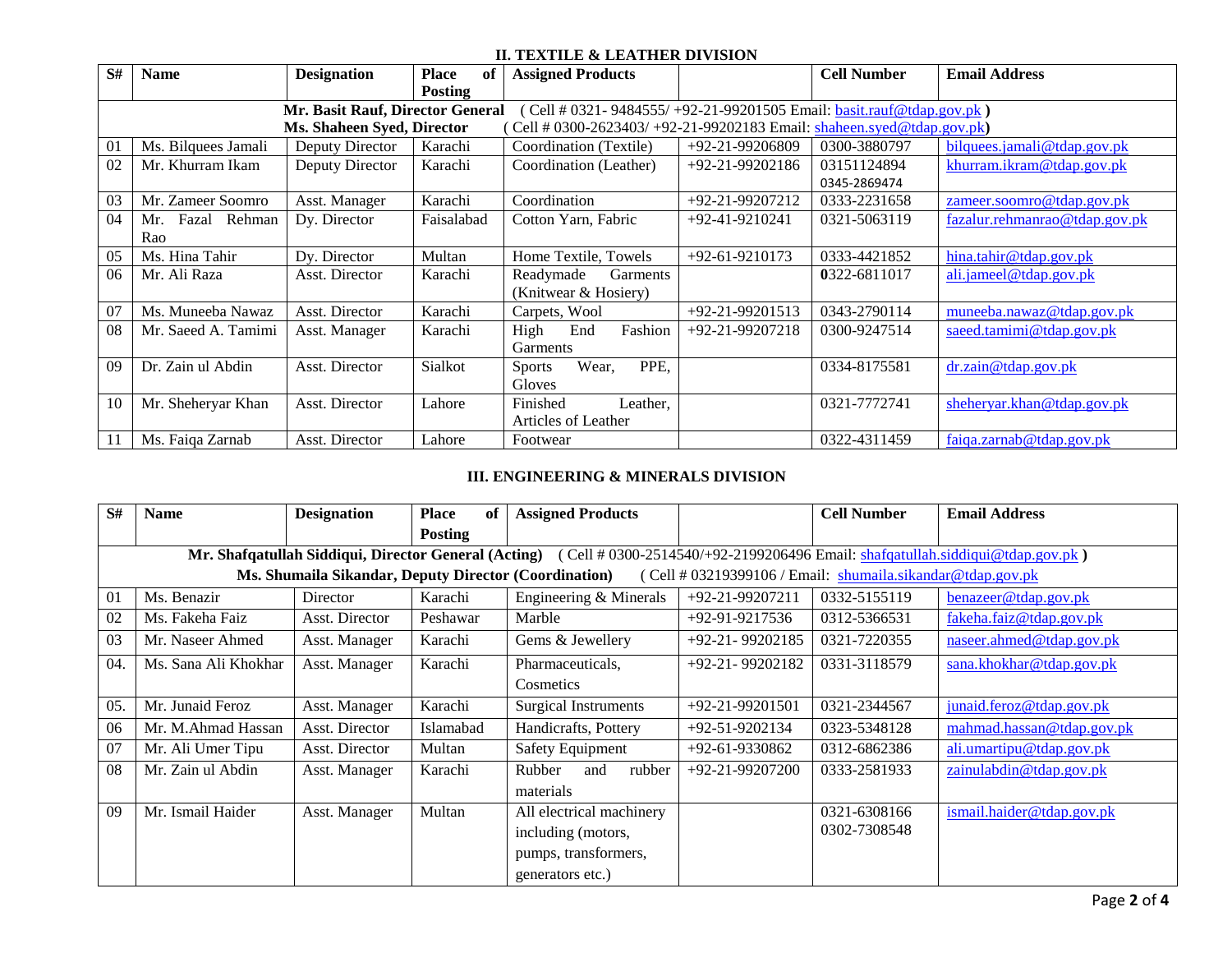| 10 | Ahsan<br>Mr.<br>Jawad | Asst. Manager  | Sialkot    | Sports Goods & Musical          |                      | 0300-6229456 | jawad.ahsan@tdap.gov.pk         |
|----|-----------------------|----------------|------------|---------------------------------|----------------------|--------------|---------------------------------|
|    | Khawaja               |                |            | instruments                     |                      | 0332-8037966 |                                 |
| 11 | Mr. Faisal uz Zaman   | Asst. Manager  | Sialkot    | Cutlery & Cookware              | $+92 - 55 - 9330556$ | 0333-4698268 | faisal.zaman@tdap.gov.pk        |
| 12 | Mr. Usman Elahi       | Asst. Manager  | Lahore     | Autoparts                       | +92-51-99232384      | 0300-8122212 | usman.elahi@tdap.gov.pk         |
| 13 | Mr. Ali Umer Tipu     | Asst. Director | Multan     | Plastic<br>plastic<br>and       | $+92-61-9330862$     | 0312-6862386 | ali.umartipu@tdap.gov.pk        |
|    |                       |                |            | implements                      |                      |              |                                 |
| 14 | Mr. Nazar Jan         | Asst. Director | Peshawar   | than<br>Minerals<br>(other      | $+92-91-380203$      | 0342-0203948 | $\frac{maxar}{ian@tdap.gov.pk}$ |
|    |                       |                |            | Baluchistan)                    |                      |              |                                 |
| 15 | Mr.Zahid Muhammad     | Asst. Director | Peshawar   | <b>Furniture and Mattresses</b> | $+92-91-9217121$     | 0308-5941470 | zahid.muhammad@tdap.gov.pk      |
| 16 | Mr. Omer Bajwa        | Asst. Director | Karachi    | Construction material           | $+92-21-99202701$    | 0345-4658469 | omer.bajwa@tdap.gov.pk          |
| 17 | Ms. Shukaiba Ghafoor  | Asst. Director | Lahore     | Stationery, Paperboard,         | $+92-42-111-444-$    | 0303-4396014 | shukaiba.ghafoor@tdap.gov.pk    |
|    |                       |                |            | Packaging materials             | 111                  |              |                                 |
| 18 | Mr. Umar Riaz         | Asst. Director | Gujranwala | Fans, Home Electrical           | $+92 - 559330558$    | 0336-4747487 | imumarriaz@tdap.gov.pk          |
|    |                       |                |            | Appliances, Cell phone          |                      |              |                                 |
| 19 | Hafiz Kamran          | Asst. Director | Faisalabad | Chemicals                       | $+92-41-9210270$     | 0312-6626459 | hkamran.ahmed@tdap.gov.pk       |
|    |                       |                |            |                                 |                      | 0306-5030751 |                                 |
| 20 | Ms. Kashmala Javaid   | Asst. Director | Faisalabad | Agricultural<br>machinery       | $+92-41-9210287$     | 0333-9945773 | kashmala.javaid@tdap.gov.pk     |
|    |                       |                |            | & implements                    |                      |              |                                 |

### **IV. SERVICES DIVISION**

| S#             | <b>Name</b>                                                                                    | <b>Designation</b> | <b>Place</b><br>of | <b>Assigned Products</b>     |               | <b>Cell Number</b> | <b>Email Address</b>        |  |  |  |
|----------------|------------------------------------------------------------------------------------------------|--------------------|--------------------|------------------------------|---------------|--------------------|-----------------------------|--|--|--|
|                |                                                                                                |                    | <b>Posting</b>     |                              |               |                    |                             |  |  |  |
|                | Mr. Riaz Ahmed Sheikh, Director General (Cell No. 0340-0779556/ Email riaz.shaikh@tdap.gov.pk) |                    |                    |                              |               |                    |                             |  |  |  |
|                | Mr. Jamil Ahmed, Director (Cell # 0302-2463936/ Email: jamil.ahmed@tdap.gov.pk                 |                    |                    |                              |               |                    |                             |  |  |  |
| 01             | Ms. Saima Azhar                                                                                | Deputy Director    | Karachi            | Coordination                 | $+92-21-$     | 0300-0112272       | saima.azhar@tdap.gov.pk     |  |  |  |
|                |                                                                                                |                    |                    |                              | 99202718      |                    |                             |  |  |  |
| 02             | Hafiz Rohail Nazir                                                                             | Asst. Director     | Lahore             | IT / ITES                    | $+92-42-111-$ | 0300-9559840       | rohail.plot@tdap.gov.pk     |  |  |  |
|                |                                                                                                |                    |                    |                              | 444-111       |                    |                             |  |  |  |
| 0 <sub>3</sub> | Mr. Ali Yar                                                                                    | Asst. Director     | Islamabad          | Tourism (North)              | $+92-51-$     | 0300-9572011       | aliyar.khan@tdap.gov.pk     |  |  |  |
|                |                                                                                                |                    |                    |                              | 9201217       |                    |                             |  |  |  |
| 04             | MS Bakhtawar Sario                                                                             | Asst. Director     | Karachi            | Tourism (South)              | $+92-21-$     | 03363776526        | Bakhtawar.sario@tdap.gov.pk |  |  |  |
|                |                                                                                                |                    |                    |                              | 99201516      |                    |                             |  |  |  |
| 0.5            | Mr. Adil Mukhtar                                                                               | Asst. Director     |                    | $E-$<br>E-Commerce           |               | 0347-7444323       | adil.mukhtar@tdap.gov.pk    |  |  |  |
|                |                                                                                                |                    |                    | Regulatory<br>Commerce       |               |                    |                             |  |  |  |
|                |                                                                                                |                    |                    | Frameworks                   |               |                    |                             |  |  |  |
| 06             | Mr. Amir Khan                                                                                  | Asst. Manager      | Peshawar           | Transport & Logistics        | $+92-91-$     | 0302-8878787       | amir.khan@tdap.gov.pk       |  |  |  |
|                |                                                                                                |                    |                    |                              | 9217537       |                    |                             |  |  |  |
| 07             | Ms. Urva Zuberi                                                                                | Asst. Director     | Lahore             | Banking<br>&<br>Insurance    |               | 0333-4572860       | urva.hassan@tdap.gov.pk     |  |  |  |
|                |                                                                                                |                    |                    | Services                     |               |                    |                             |  |  |  |
| 08             | Mr. Waqar Rasool                                                                               | Asst. Manager      | Multan             | <b>Construction Services</b> |               | 0300-8639906       | waqar.rasool@tdap.gov.pk    |  |  |  |